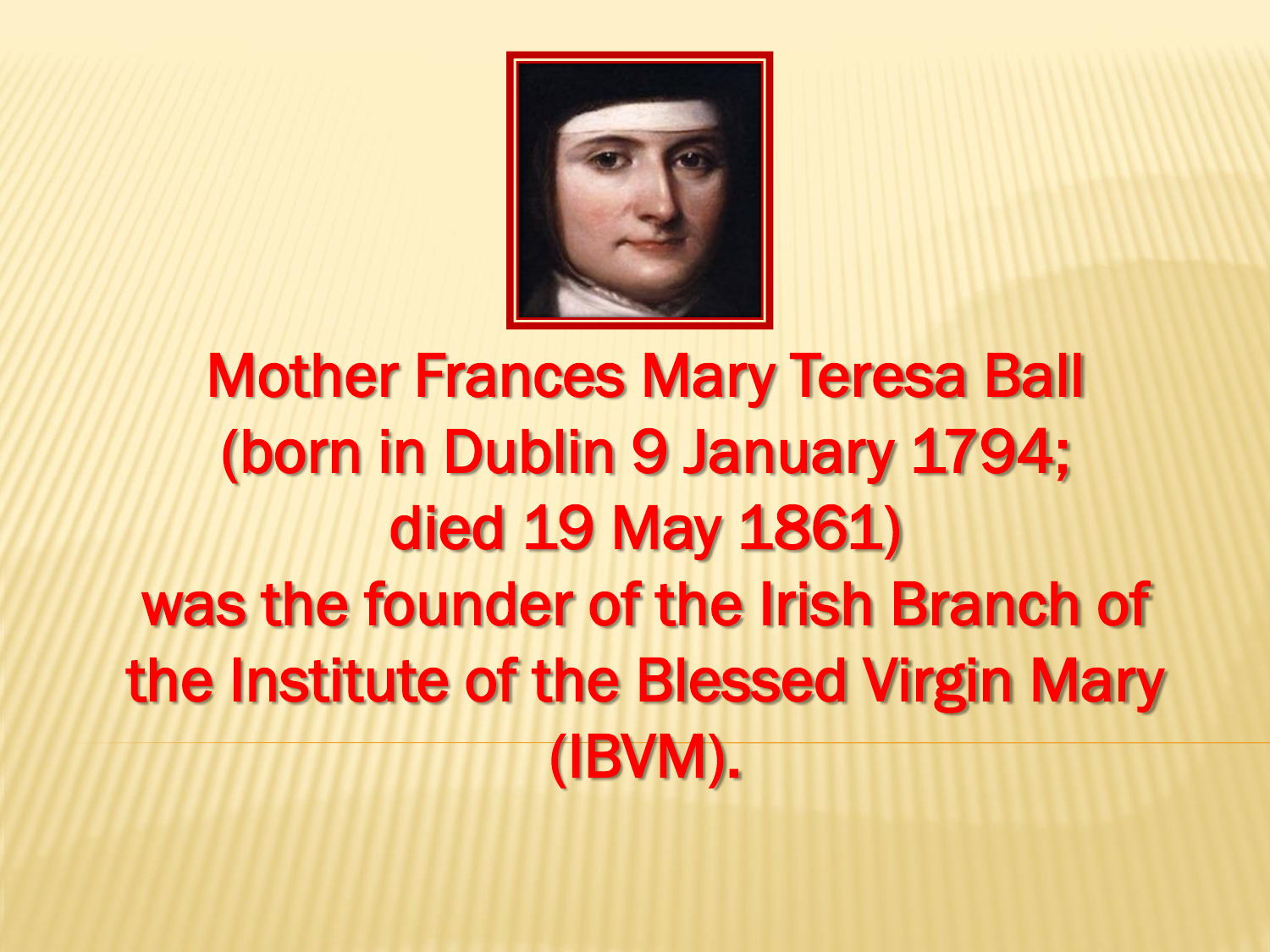## Early Life

Frances Ball was born into a wealthy Dublin family. Her parents were John and Mabel Ball. She was born on January 6th, 1794. Catholicism was still suppressed in Ireland at this time.

The lack of formal schools in Ireland acceptable to Catholics in the 17th and for most of the 18th centuries led many Catholic families, who could afford to do so, to send their children abroad to be educated.

Frances was therefore sent to England at the age of nine to the Bar Convent in York, which was an IBVM school, although Mary Ward was not acknowledged as the founder.

In those times students did not return home for Easter, Christmas or summer holidays.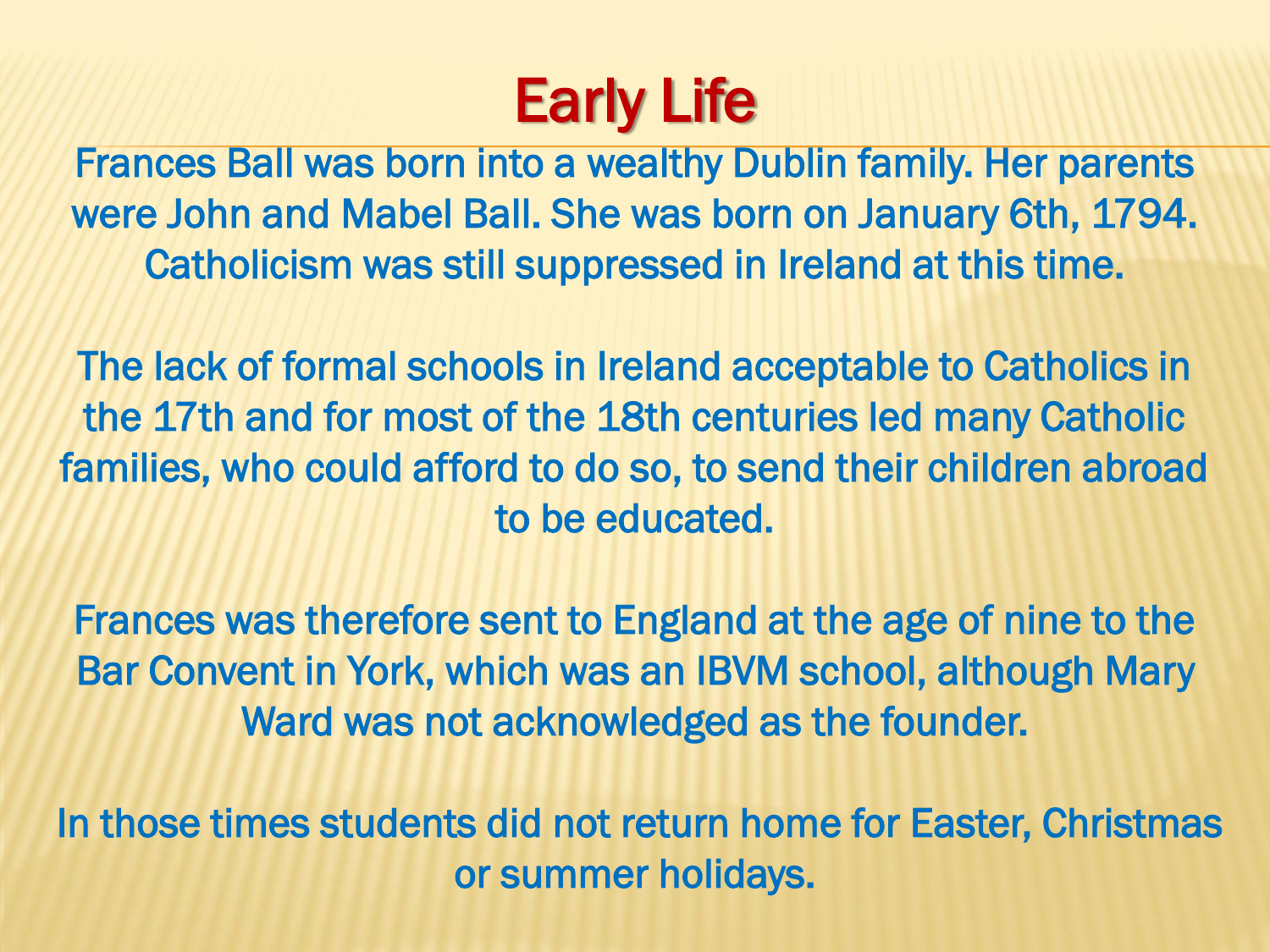They stayed at the school, and lived like religious people, until they left school, usually in their late teens.

In those times students did not return home for Easter, Christmas or summer holidays.

They stayed at the school, and lived like religious people, until they left school, usually in their late teens.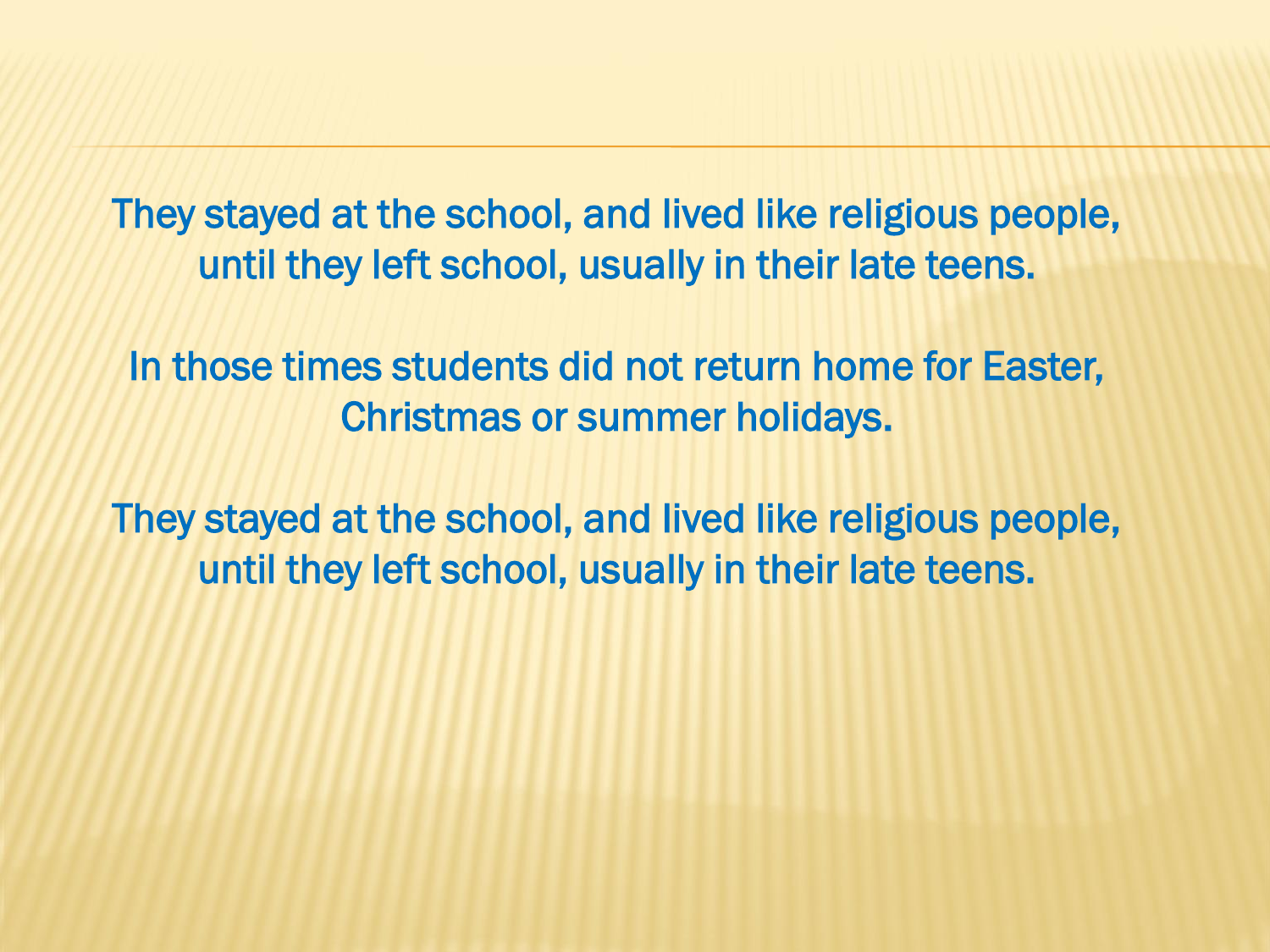#### **Her Calling**

Frances returned home to Dublin at the age of sixteen.

She was youthful, talented, had a striking presence and personality, and was much sought after by eligible young men.

She was expected to make an admirable wife for the son and heir of some rich Catholic Dublin merchant family.

At her debutante ball, a fashionable and lively occasion, she realized that she did not belong in the ballroom or in the life it represented.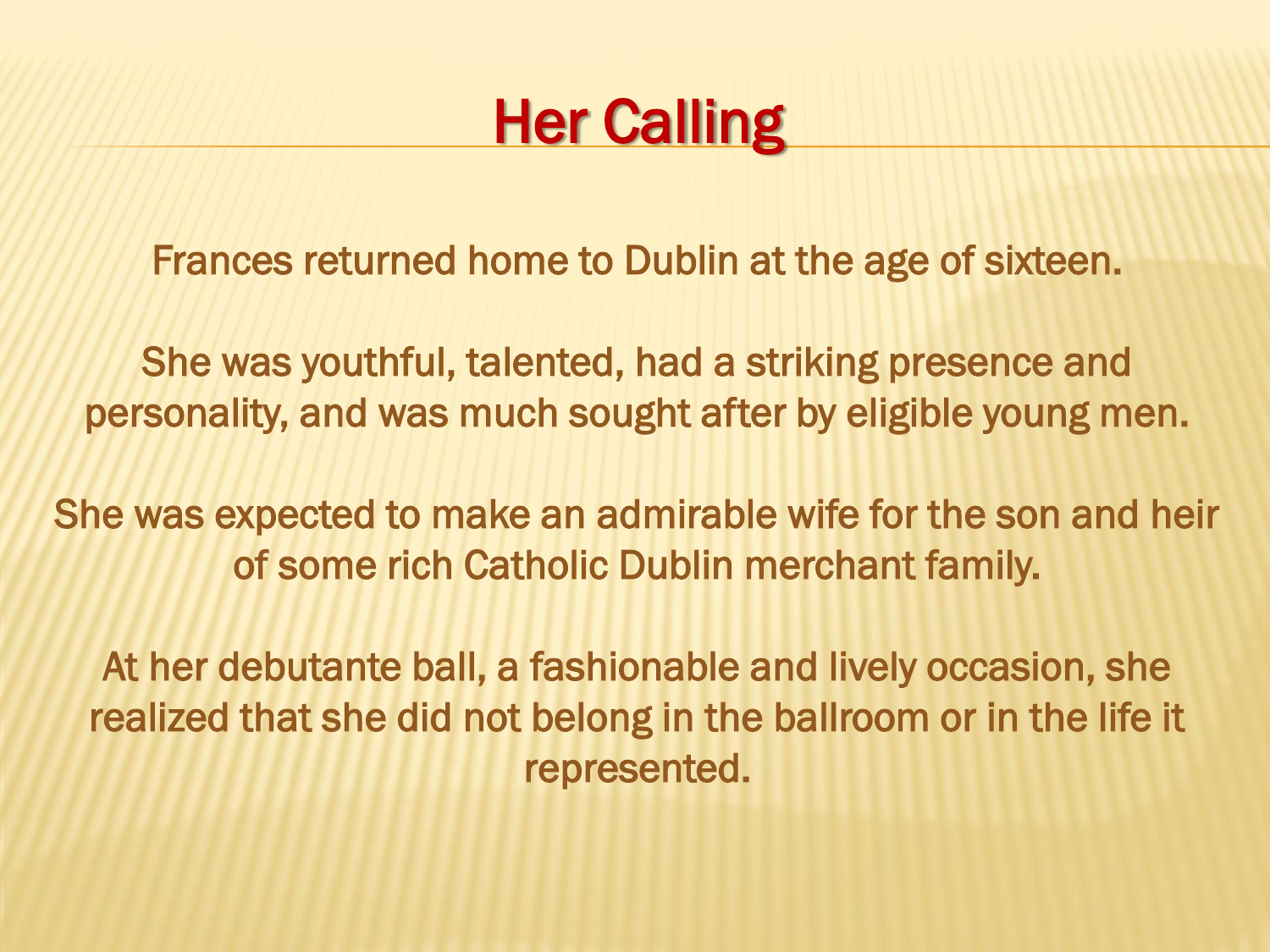In the midst of the music and wine and swirling dancers she knew with total certainty the direction of her future life.

She heard the words clearly and unmistakably 'Seek first the Kingdom of God and His justice, and all things else shall be added unto you'.

God was calling her to dedicate her life completely to his service. He wanted her to be a nun.

She confided to Fr Daniel Murray, a family friend that she wanted to become a religious as soon as she could get her mother's consent. In 1809, Fr Murray was ordained Coadjutor Bishop of Dublin.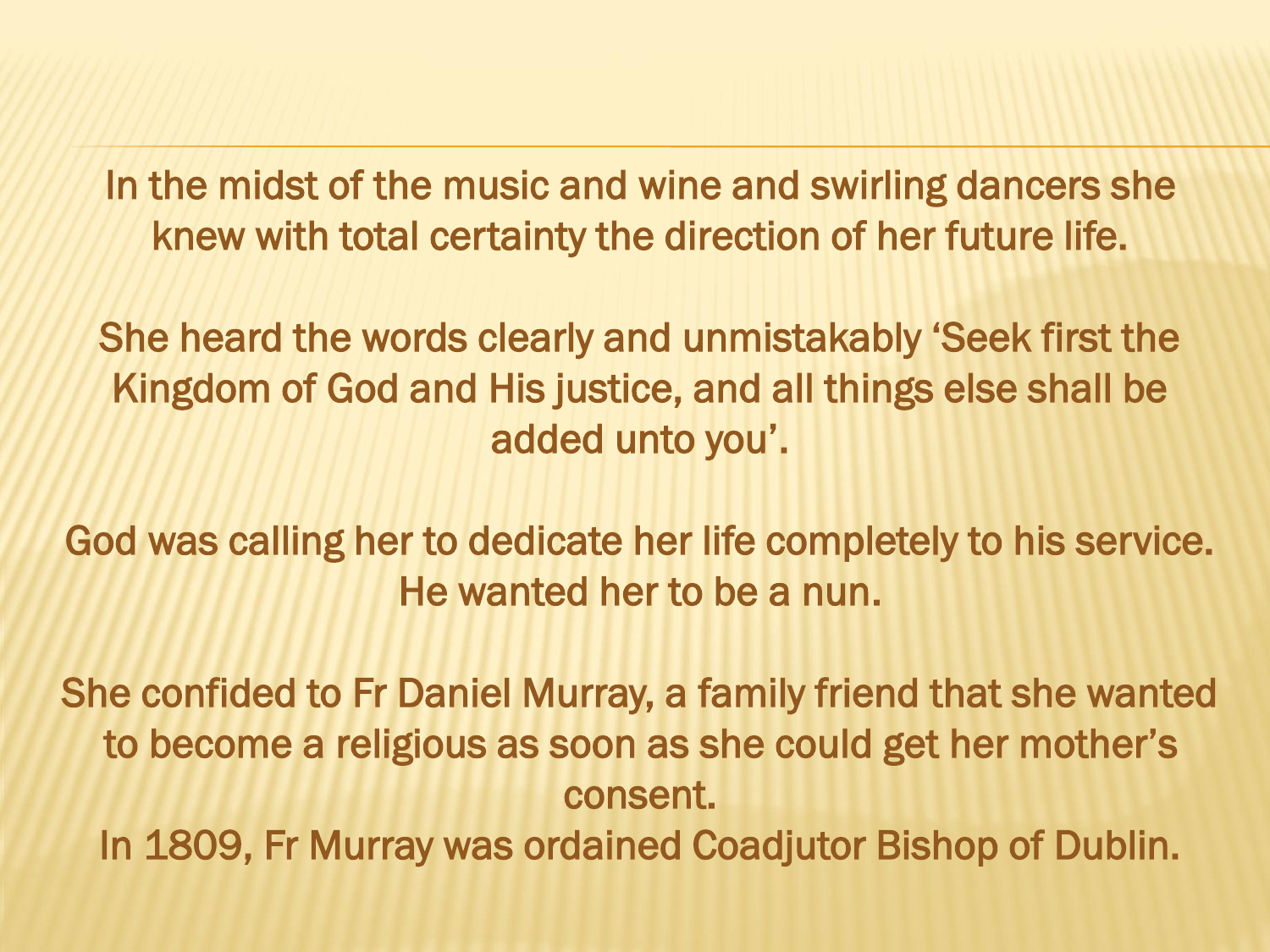He was to become one of the greatest Archbishops the Dublin Diocese has ever had, and was instrumental in the foundation of the Irish Sisters of Charity and of the Sisters of Mercy.

Archbishop Murray realized that if the Catholic Church was to be revived after the persecution and suppression of the penal days, it was essential to provide Catholic education for the people.

He invited the IBMV Sisters at York to establish a school in Dublin but they were not in a position to send sisters at that time.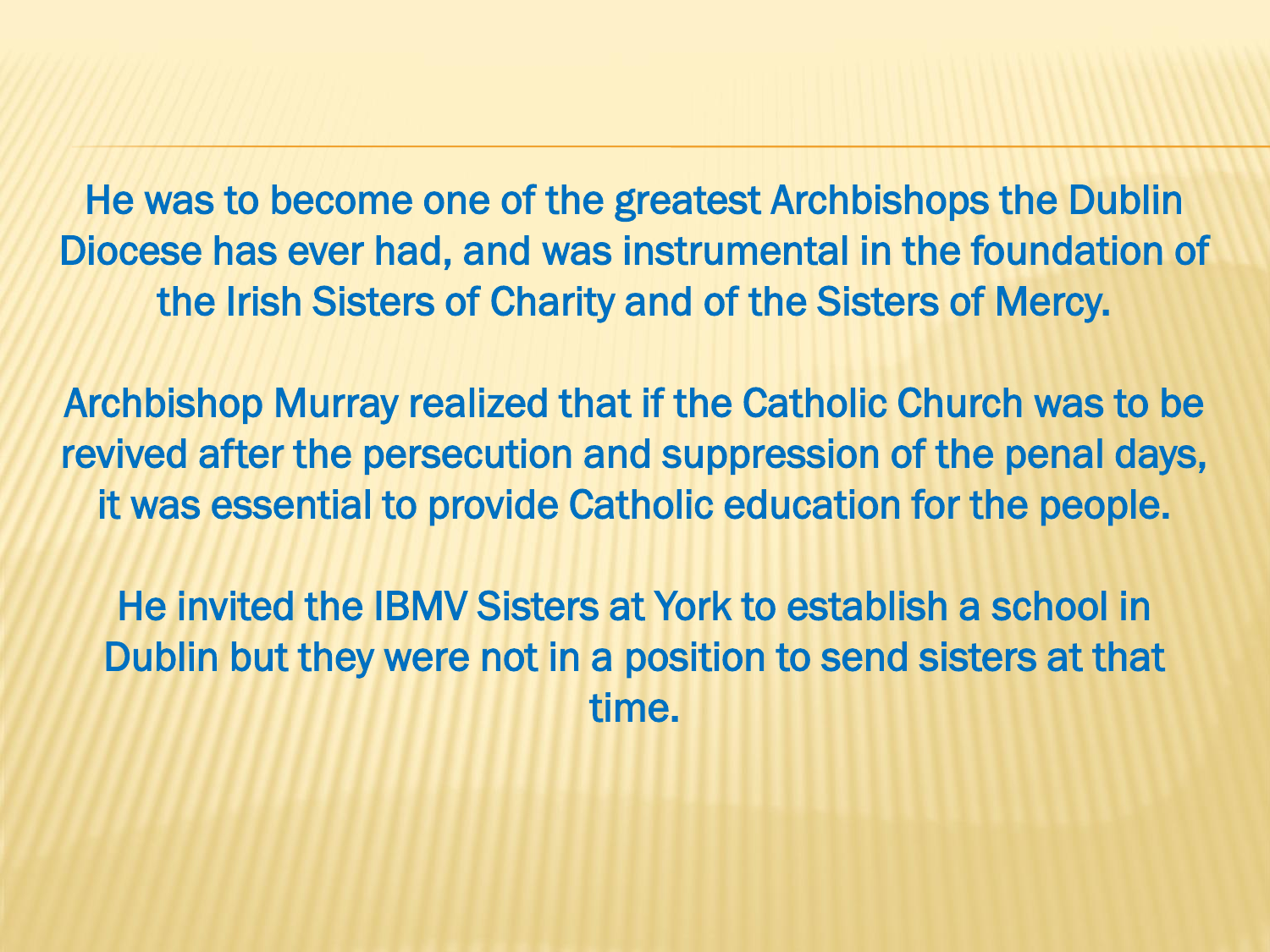### Her Mission

With the support of the Archbishop of Dublin, who hoped that she would set up an IBVM community in Dublin, Frances returned to York to enter The Bar Convent, where she took the religious name of Teresa.

Mother Teresa Ball returned to Dublin and set up the Irish branch of the Institute at Rathfarnham.

Mother Teresa and two companions moved to Rathfarnham House on November 4, 1822.

Because there were three of them in Rathfarnham House that first evening, Mother Teresa decided to call the house 'Loreto' after the village in Italy to which the Nazareth house of the Holy Family was said to have been miraculously transported.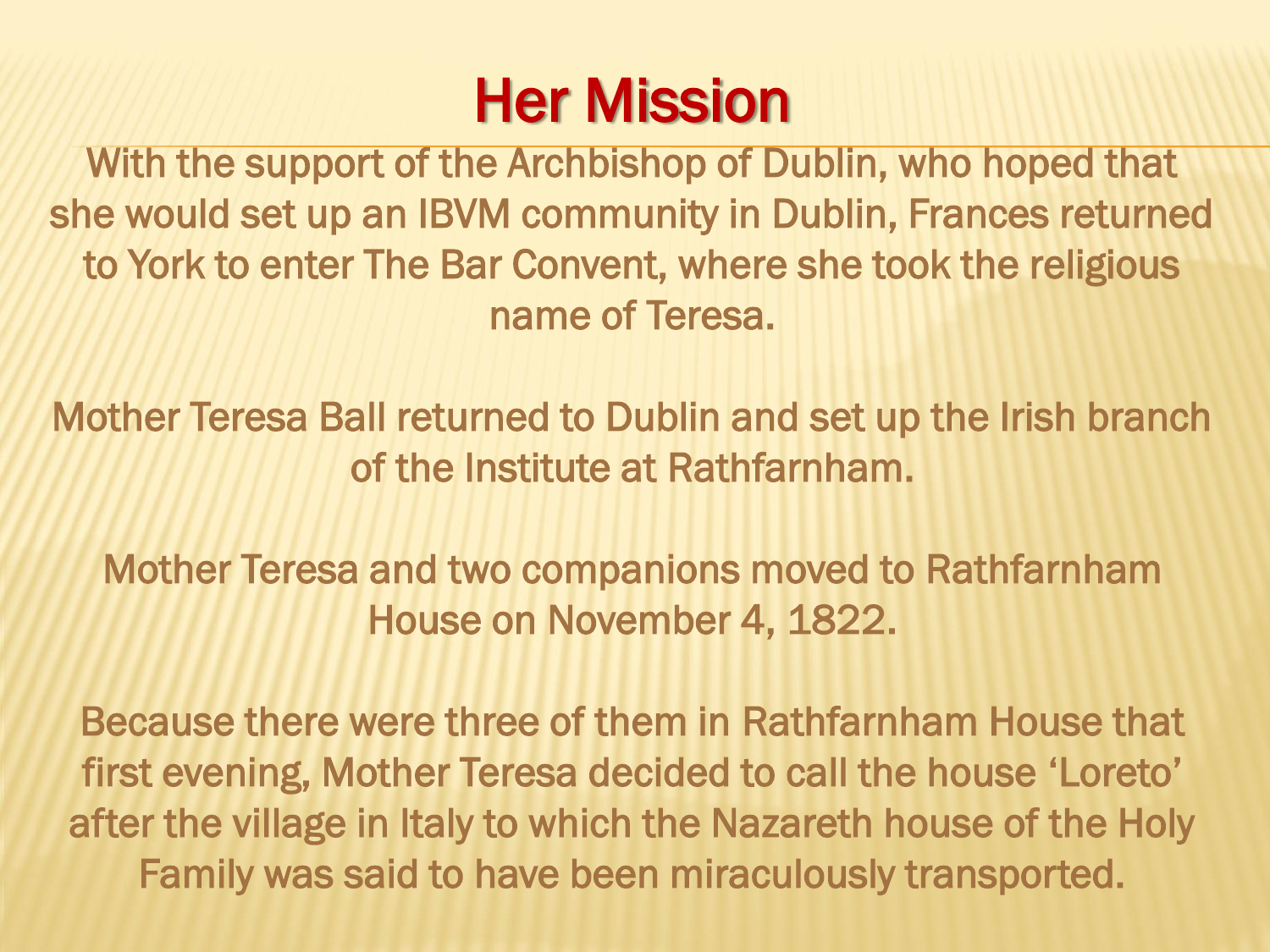

The first of many Loreto schools began at Rathfarnham Abbey in Dublin.

For almost forty years after bringing the IBVM to Ireland Teresa Ball established a wide network of convents and schools across Ireland, as well as in India, Mauritius and Canada.

She died in 1861 after a long and painful illness.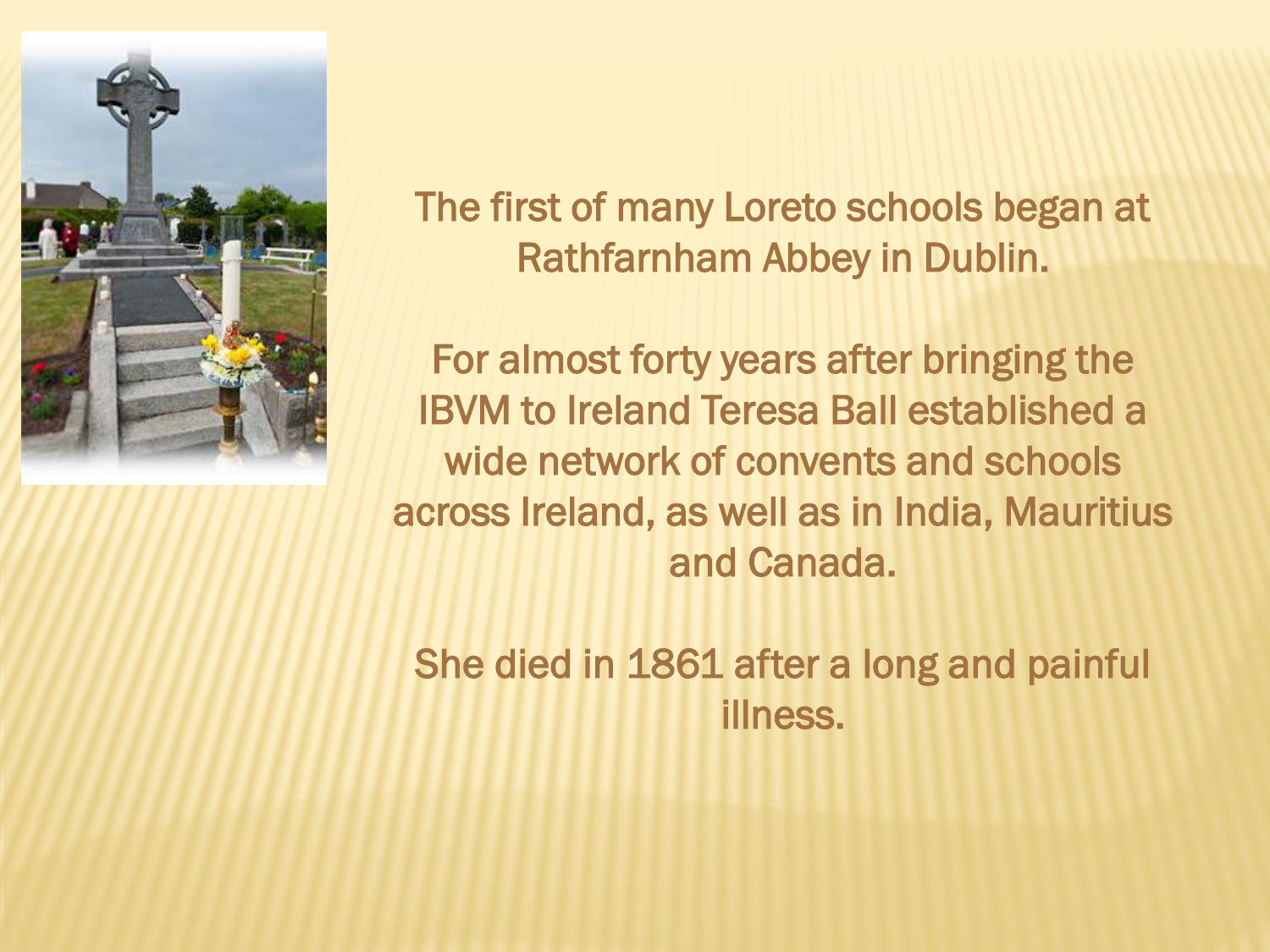#### Her Character

A notable feature of Teresa Ball's character was her unshakeable determination to carry out to the end any work she undertook.

She was a gracious and imposing figure, aristocratic, even a little awe-inspiring, especially to the younger sisters. She was described as possessing modesty, gentleness, dignity,

elegance and refinement, but her reserved manner led many to misunderstand her.

She faced prejudice and bigotry from many people in Ireland, difficulties with some Bishops and priests, as well as with her own religious sisters.

However, she often gave the impression of sailing through life like a ship under full sail, serene and untroubled, without any of the trials that lesser mortals had to face.